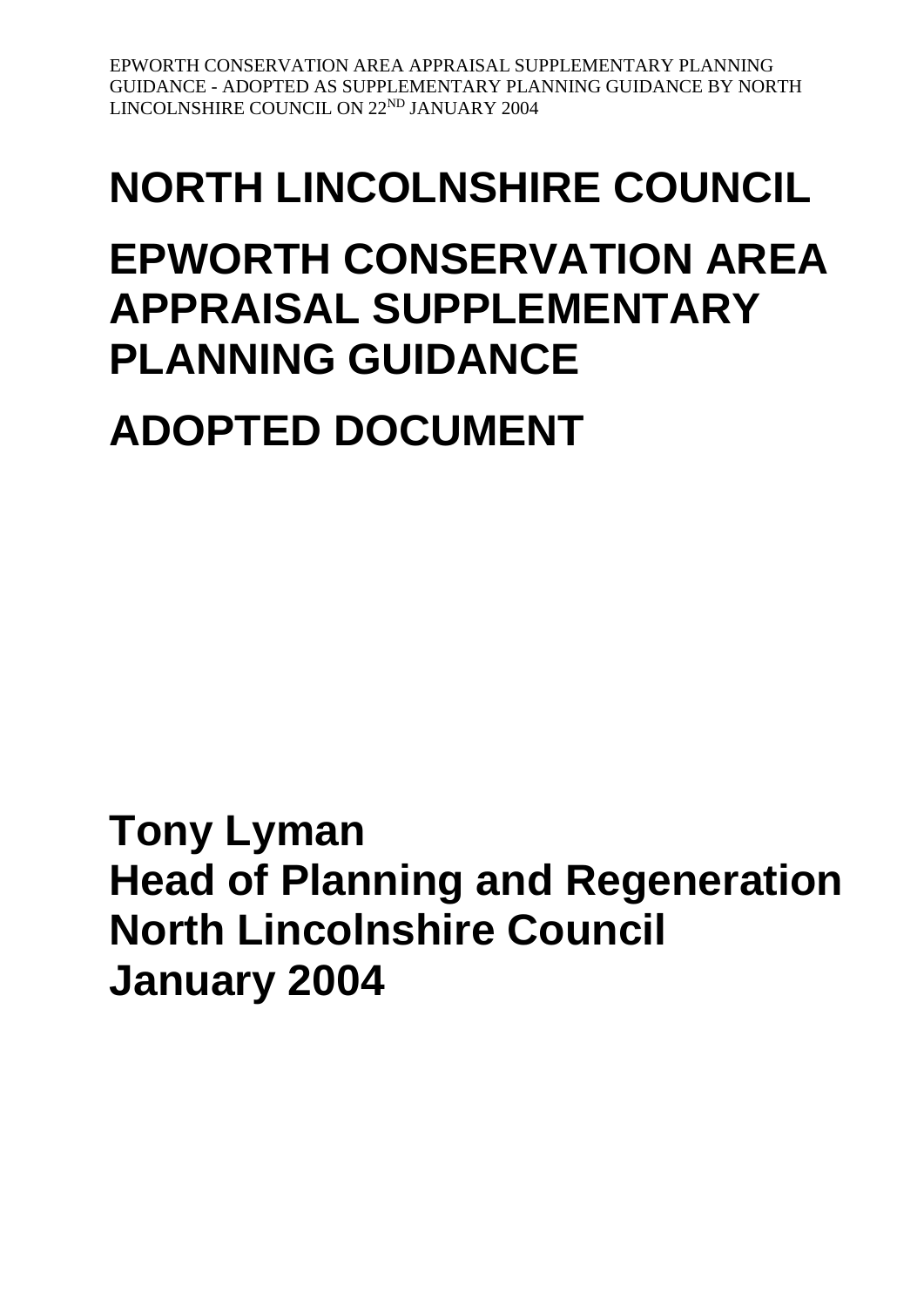## **EPWORTH CONSERVATION AREA**

#### **SUPPLEMENTARY PLANNING GUIDANCE**

#### **Contents**

#### **Section 1: Background Information**

- 1.1 Introduction
- 1.2 North Lincolnshire Local Plan
- 1.3 The development of Epworth
- 1.4 The character of the Epworth Conservation Area

#### **Section 2: Policies**

- 2.1 General information
- 2.2 Listed buildings
- 2.3 Buildings of Townscape Merit and demolition in Conservation Areas
- 2.4 New development in Epworth Conservation Area

Design

**Materials** 

Shop fronts

- 2.5 Protection of open space and views
- 2.6 Trees
- 2.7 How residents can help

Useful names and addresses **Bibliography** 

#### **Maps**

- Figure 1 Map showing Conservation Area Boundary and Listed Buildings
- Figure 2 Townscape Analysis Map
- Figure 3 Proposals Map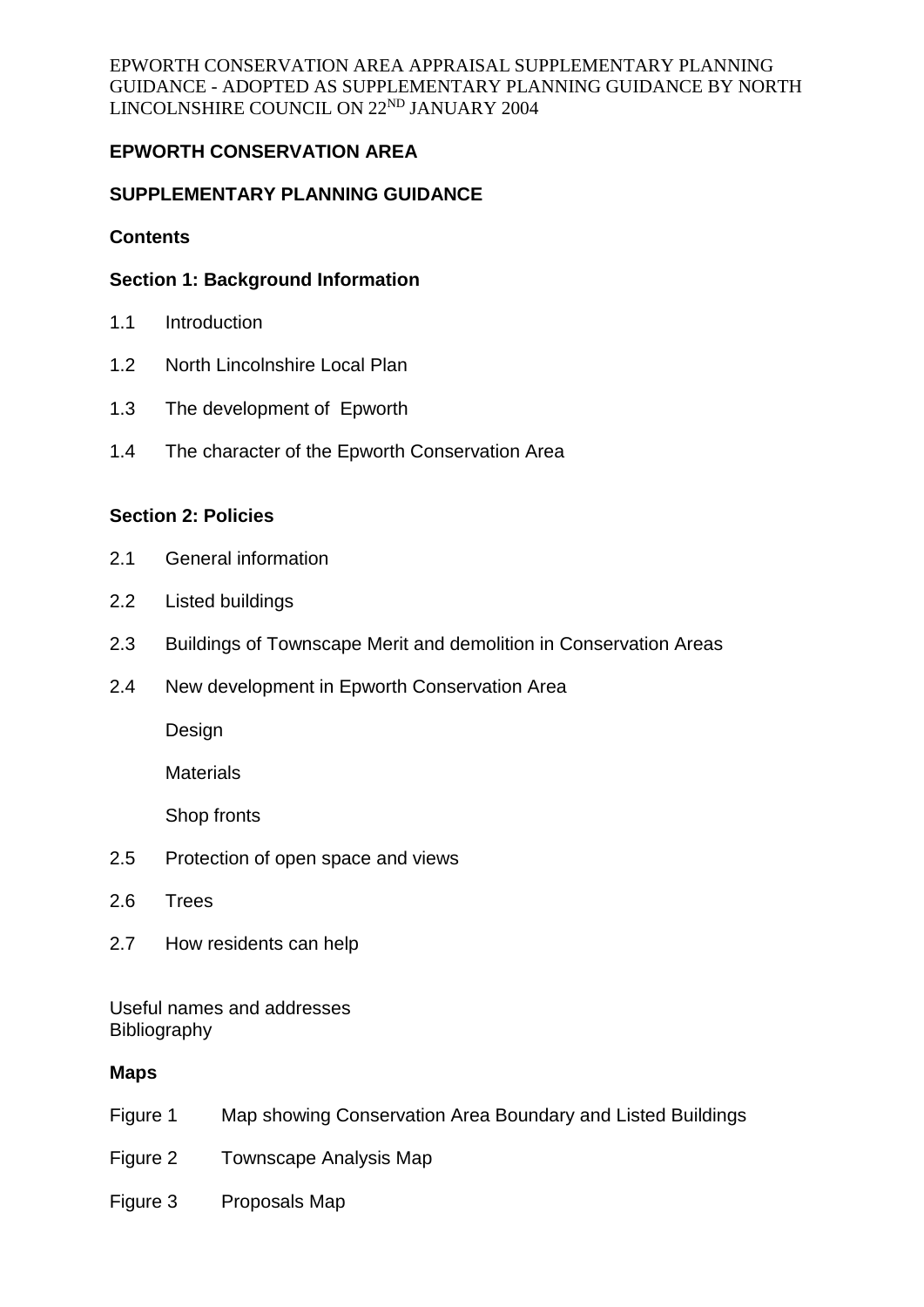## **SECTION 1 BACKGROUND INFORMATION**

## **1.1 Introduction**

Epworth is a small historic market town, famous for being the home of the Wesley family, the founders of Methodism. The conservation area is divided into two, and currently covers the commercial, historic core of the town, centred on the medieval Market Place and High Street, and stretching eastwards along the High Street as far as the junction with Belton Road. A separate conservation area covers St. Andrew's Church and its immediate setting. The narrow streets are lined with small  $18<sup>th</sup>$  and  $19<sup>th</sup>$  century two storey shops, public houses, banks, offices and houses, which gives Epworth an intimate urban character. Public buildings such as the Old Manor Court House, St Andrew's Church, Kilham Memorial Methodist Chapel and the Wesley Memorial Church are the key architectural and historic landmark buildings.

The former Boothferry Borough Council designated the Epworth conservation area in 1970. A conservation area is *an area of special architectural or historic interest the character or appearance of which it is desirable to preserve or enhance.* This is set out in the Planning (Listed Building and Conservation Areas) Act 1990 that also requires local authorities to publish proposals for the preservation and enhancement of their conservation areas and to ensure that all development within such areas is assessed very carefully.

A conservation area appraisal for Epworth has already been written which takes into account the views of local residents and other interested parties. This document, which follows on from the appraisal and which has also been the subject of public consultation, has been adopted by North Lincolnshire Council as Supplementary Planning Guidance. It provides detailed guidance on the management of the Epworth Conservation Area and will be used by the Council when determining planning and listed building consent applications within, and on the boundaries of, the conservation area.

## **1.2 North Lincolnshire Local Plan**

The North Lincolnshire Local Plan Revised Deposit Draft was published in December 2000 and should be consulted in conjunction with this document. Within the Plan are detailed policies that seek (amongst others) the protection of listed buildings and the preservation and enhancement of conservation areas. These are included in the chapter on "The Historic Environment".

Epworth is defined as a medium growth settlement in the Local Plan. Development in such settlements should be computable with their scale, character, location, facilities and existing environmental quality. Medium growth settlements often provide an important service role for surrounding smaller towns and villages.

## *Briefly, the following policies are relevant:*

## Policy HE1 Conservation Areas.

This policy states that the Council will continue to protect areas of special quality and character by designating new conservation areas, and by reviewing existing conservation areas.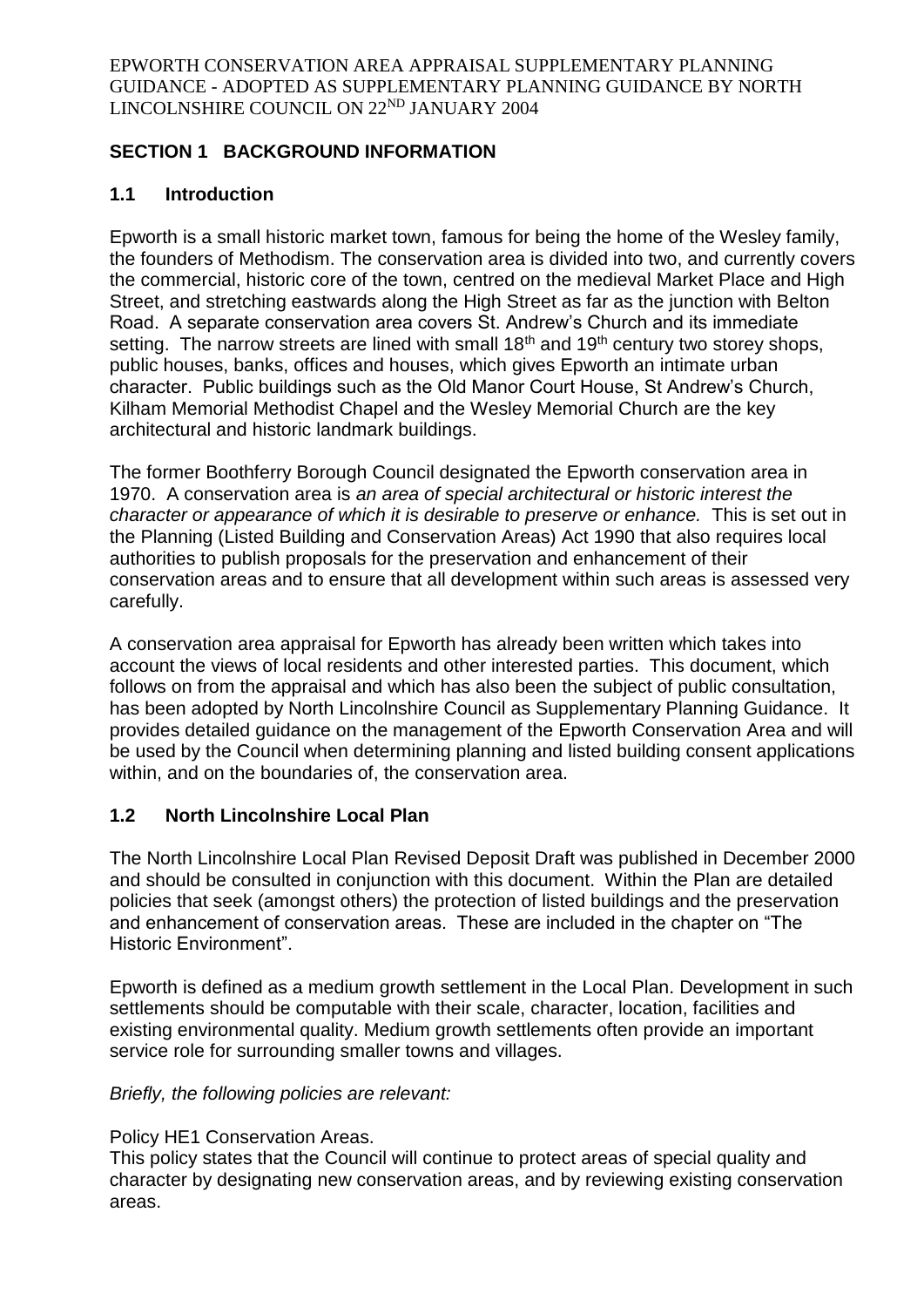Policy HE2 Development in Conservation Areas.

This policy states that all new development within a conservation area, or which might affect the setting of it, should preserve or enhance the character and appearance of the area and its setting. Detailed guidance is also included on how this should be achieved.

Policy HE3 Demolition in Conservation Areas. This policy provides the criteria by which applications for demolition will be considered.

Policy HE5 Development affecting Listed Buildings. This policy describes how the Council will seek to secure the preservation, restoration and continued use of listed buildings.

Policy HE6 Demolition of Listed Buildings This policy outlines how applications for the demolition of listed buildings will be assessed.

Policy LC11 Areas of Amenity Importance This policy describes how the Council will seek to protect Areas of Amenity Importance.

Archaeology.

Further policies consider archaeology and include the requirements for archaeological evaluations for certain sites and buildings. These policies are consistent with central government advice in PPG16 that stresses the importance of understanding and recording sites and buildings prior to development.

## **1.3 The development of Epworth**

Epworth is mentioned in the Domesday Book of 1086. In the  $12<sup>th</sup>$  and  $13<sup>th</sup>$  centuries Lord Mowbray, the major local landowner, developed Epworth into a market town, and the town was granted its market charter in 1380. In the 17<sup>th</sup> century the drainage of the Isle of Axholme had a major impact on the landscape, industry and communities of the area, including the building of over a hundred cottages in Epworth between 1590 and 1640. During the 18<sup>th</sup> century, Epworth expanded even further, and more permanent brick buildings replaced the old mud-and-stud buildings. This building programme continued into the 19th century, despite a decline in status of the market at Epworth in favour of bigger towns such as Doncaster.

Epworth is famous for being the birthplace of John and Charles Wesley, founders of Methodism, who were brought up in Epworth Vicarage. The Kilham Memorial Methodist Chapel and the Wesley Memorial Church , both situated on Epworth High Street, reflect the connections with Methodism. Today, Epworth has become a small, dormitory town for the larger settlements nearby, but still retains some of its service functions, its historic character and many listed buildings.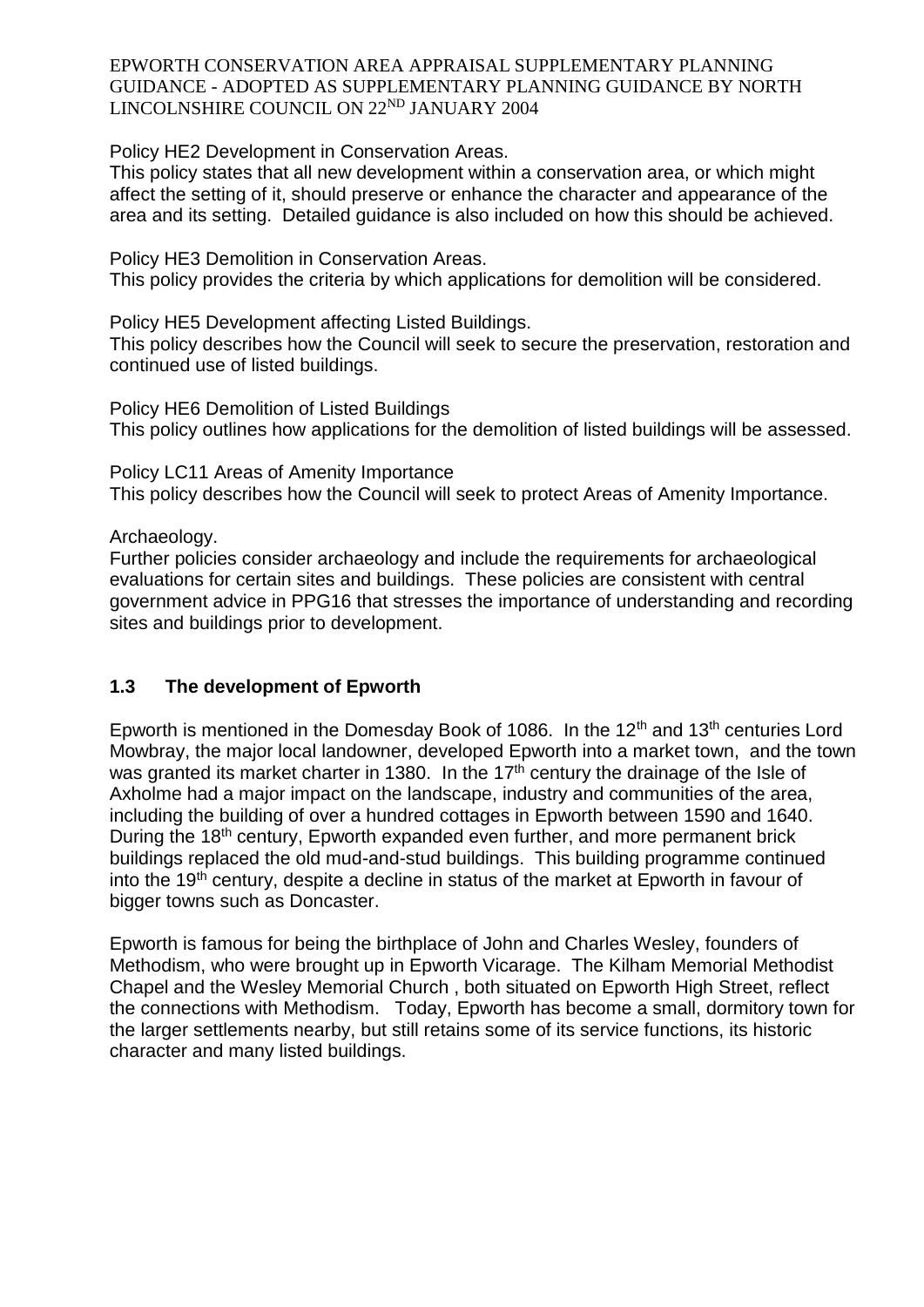## **1.4 The character of the Epworth Conservation Area**

Epworth lies on slightly elevated ground, within the relatively flat landscape setting of the Isle of Axholme. At the heart of the conservation area is a triangle of streets created by Church Street, High Street and Market Place. The Market Place is located to the south east corner of the town, with Albion Hill rising to the southeast and Queens Street leading southwards. The High Street emanates from the West Side of the Market Place and runs westwards before bending northwestwards towards Sandtoft. Together, these streets create a closely-knit, urban form, with many historic buildings dating to the 18th and 19th centuries lying along the street frontages. On the north side behind the High Street the ground rises up to a low ridge. This area contains narrow strip fields, probably remnants of medieval burgage plots. St Andrews Church is located on this elevated ground to the north, with Church Walk forming the connection with the Market Place.

The land surrounding the settlement and contiguous with the northern boundary of the conservation area about St Andrews Church is designated in the Local Plan as a Historic Landscape. The Isle of Axholme has been the subject of an intensive study of landscape character, which has identified significant areas of medieval open strip fields and turbaries, both of which are of considerable national importance. These attributes together with enclosed land and the overall settlement pattern of the area make it unique in the country. It is essential therefore, that future development is not allowed to adversely impact upon this valuable resource.

## **SECTION 2 POLICIES**

## **2.1 General information**

The following sections contain a number of policies and guidance for preserving or enhancing the Epworth Conservation Area. Included is information about the control and improvement of listed buildings, as well as unlisted buildings, which contribute positively to the character of the conservation area. Further sections deal with design guidance for new development, and the protection of important views and focal points within the conservation area. Included at the end of this section is a list of various organisations which publish additional guidance, including details of where to obtain another useful document, Planning Policy Guidance Note (PPG 15), which sets out central government's policies in relation to listed buildings and conservation areas. Local policies are set out in the North Lincolnshire Plan Revised Deposit Draft dated December 2000 and references to the relevant sections of the plan will be given in brackets under each heading. Further guidance on planning in conservation areas can be obtained from the Environment Team at North Lincolnshire Council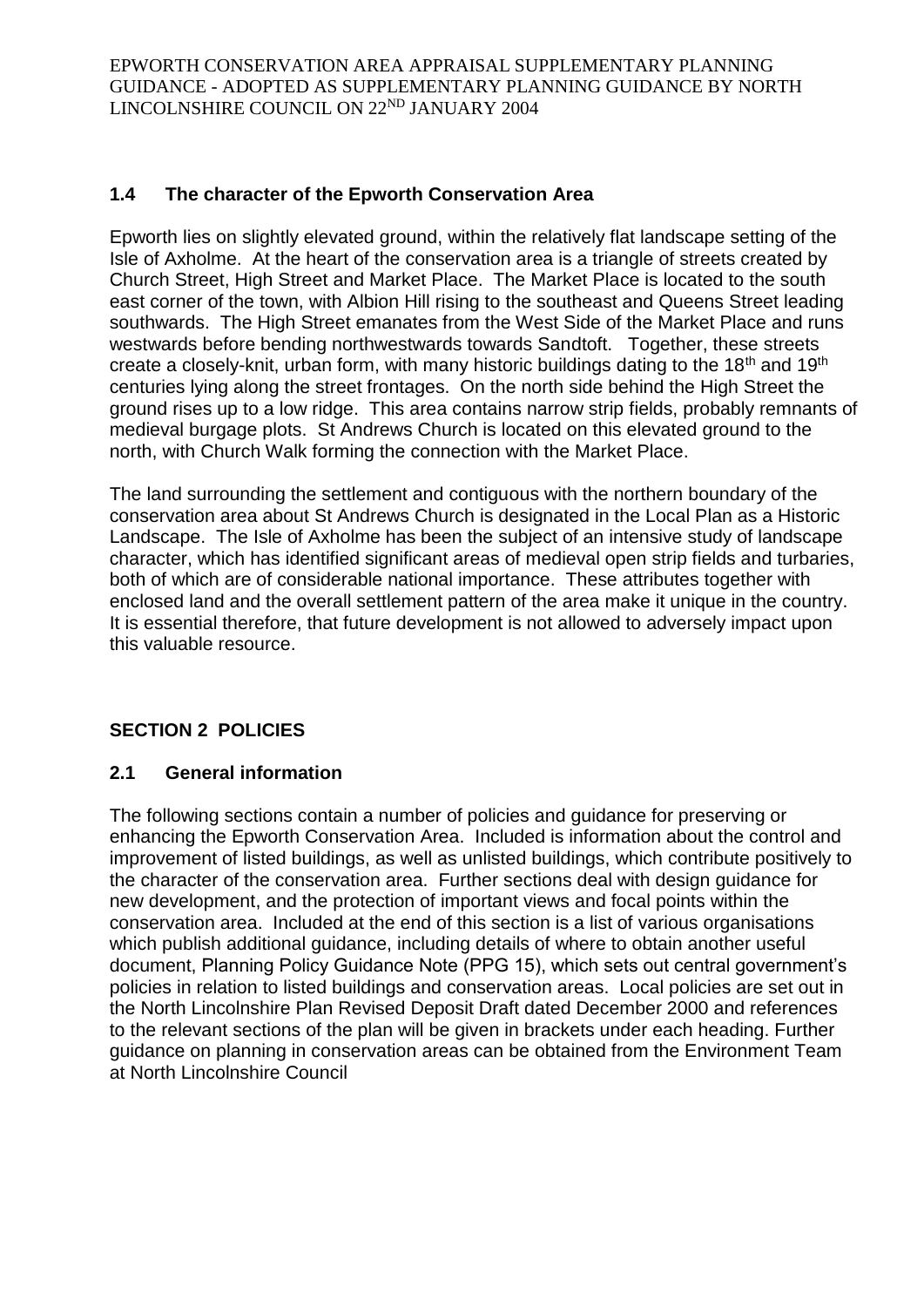## **2.2 Listed Buildings**

There are a number of historic buildings in Epworth that are included in the Department of Culture, Media and Sport's List of Buildings of Special Architectural or Historic Interest. The Church of St Andrew and The Old Rectory are the most important buildings being listed grade I, while all the other listed properties are grade II. Samuel Wesley's tombstone is listed mainly for historical associations and another gravestone to Thomas Cutforth is included. There is a concentration of listed buildings in the Market Place including the Manor Court House, the K6 telephone box and Market Cross in front, 27 Queen Street, The Red Lion Inn and 4/6 Market Place opposite, plus Nos. 4 – 6 Albion Hill. Nos. 24, 26, 46, 48, 50, 52, 66, 68, 70, 11 and 13 High Street are all grade II. The Kilham Memorial Methodist Chapel and School, the Wesleyan Memorial Chapel, with its associated School, Manse and Warden's House are also listed for their historical and architectural interest. All the listed buildings in the town are identified on the map at Figure 1.

"Listing" covers both the interior and exterior of a listed building, and all structures within the curtilage that form part of the land and have done so since before 1 July 1948.

 *Listed Building Consent is needed for all alterations and extensions which affect the architectural or historic interest of a listed building*

Alterations to listed buildings which may need consent include relatively minor changes like inserting a new window; removing an internal wall, door or fireplace; adding a chimney or flue; removing panelling or fitted cupboards; and inserting a new bathroom where new drainage is required.

Like-for-like repairs usually do not require Listed Building Consent. Owners of such buildings should be encouraged to use traditional materials for roof repairs including lead for flashings and pantiles, clay tiles (or occasionally slate) for roofing repairs. Brick and stonework should be carefully repointed using traditional lime mortars with a brushed flush joint (not weatherstruck or ribbon joints) and cleaning should only be undertaken where its is structurally necessary (such as where build up of dirt or lichen is causing the bricks or stone to break down). Windows should be always repaired *in situ* rather than replaced wholesale. A good joiner can repair rotting timber windows by piecing in new sections and there are many companies who can upgrade timber windows to provide much improved sound and heat insulation. Doors should also be repaired whenever possible but where replacement is needed, the new door must match the original exactly.

 *Like-for-like repairs usually do not require Listed Building Consent although they must be carried out using traditional materials and detailing.*

The importance of the interior as well as the external appearance must be recognised when dealing with listed buildings. It is important that the original plan form and features are protected. Opening up previously separated rooms or moving staircases, removing chimneybreasts, fireplaces, original doors and decorative plasterwork are all changes, which are unlikely to receive, listed building consent.

 *The original plan form and historic interior features of listed buildings should be preserved.*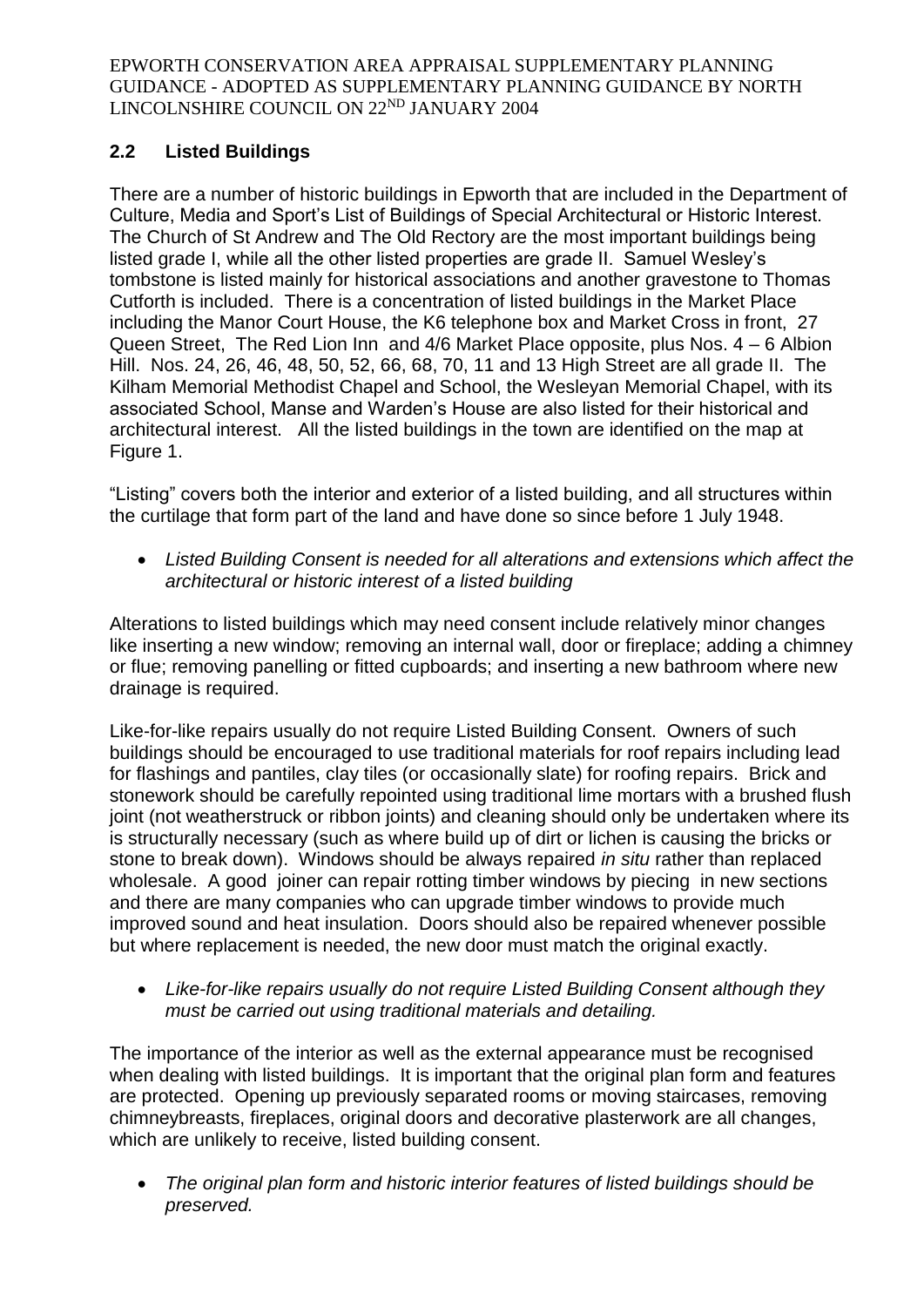Similarly, extensions to listed buildings should be carefully designed to reflect the scale and detailing of the original building. Extensions should be to the side or rear (depending on the layout of the building) and should be lower than the original building and secondary in scale. Materials and details should match the original examples within the listed building, including windows and eaves and roof details. Applications for such changes should be accompanied by enough detailed information for the Council to assess the impact of the scheme on the character of the existing building and the conservation area. The Council will require existing and proposed plans, sections and elevations at 1:50 scale with larger scale drawings illustrating details such as new windows and doors. Additional information may be requested as required.

The English Historic Towns Forum is producing an informative guide on the making of better planning applications for proposals affecting conservation areas and listed buildings which is copyright to that body until October 2003. Applicants will find this of assistance in making applications (The English Historic Towns Forum – ISBN 1 898261 51 2 – Tele 0117 9750459 – e-mail: ehtf@uwe.ac.uk).

 *Extensions to listed buildings should be secondary in scale to the original building and be carefully detailed. Applications for alterations and additions will need to be drawn-up to a 1:50 scale.*

Alterations which require Listed Building Consent are currently nil rated for VAT but repairs to listed buildings are assessed at the usual VAT rate of 17.5% and all but 5% of the VAT levied in repairs on listed places of worship can be reclaimed. Owners should contact the Customs and Excise Office (Tel: 0845 0109000 ) for further details and a leaflet.

## **2.3 Buildings of Townscape Merit and demolition in Conservation Areas**

Conservation Area Consent is required for the full or substantial demolition of buildings within the conservation area. In accordance with the Government Guidance in PPG15 there will be a presumption in favour of retaining buildings that make a positive contribution to the character or appearance of the conservation area.

As part of this study those buildings, which make such a contribution but have not been included in the national statutory list of building of architectural or historic interest, have been identified and are shown on the maps as Buildings of Townscape Merit. *Included in this category are larger public buildings, such as the late-Victorian Temperance Hall, as well as more modest 18th and 19th century shops and houses built in the local vernacular style.* 

*These buildings are considered to be of local importance and contribute* positively *to the character of the conservation area and the d*emolition of these buildings will be resisted unless it can be shown that the building is wholly beyond repair, incapable of beneficial use. Additionally, because these buildings are an important part of the character of the conservation area, the Council will pay special attention to applications for alterations and extensions.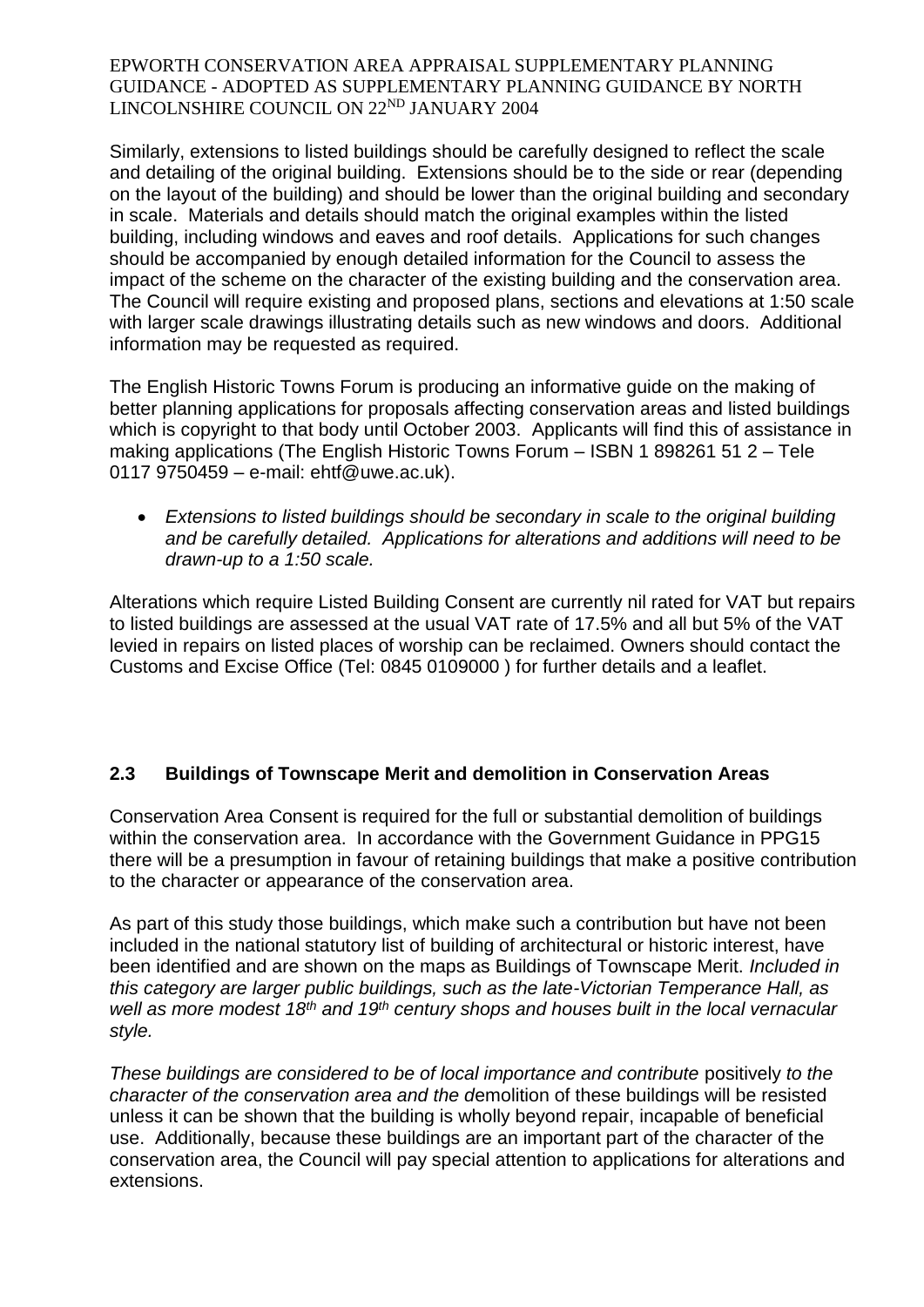- *North Lincolnshire Council will resist applications to demolish all or a substantial part of*  any building identified within this appraisal as a "Building of Townscape Merit". *Additionally, alterations and extensions to these buildings will have to be particularly sensitively designed and take into account their historic and architectural interest.*
- *All existing traditional architectural features will be retained on these buildings. Alterations will need to incorporate matching designs and materials appropriate to the age and character of the building.*

#### **2.4 Other buildings – Neutral buildings and negative buildings in their present form.**

Neutral buildings are older buildings, which have been altered or modern buildings the design of which is considered to be reasonably in keeping with the surrounding area.

Negative buildings in their present form are buildings the design of which conflicts with the traditional character of the conservation area.

Whilst these buildings do not contribute as much to the area character as buildings of townscape merit they can be renovated sympathetically incorporating traditional designs and materials appropriate to the conservation area.

- *Alterations to neutral buildings and negative buildings in their present form shall incorporate traditional materials and designs that are associated with the key buildings in the conservation area (listed buildings and buildings of townscape merit.)*
- Demolition of these buildings would only be considered replaced with a quality building that has been specifically designed to preserve and enhance the character of the conservation area.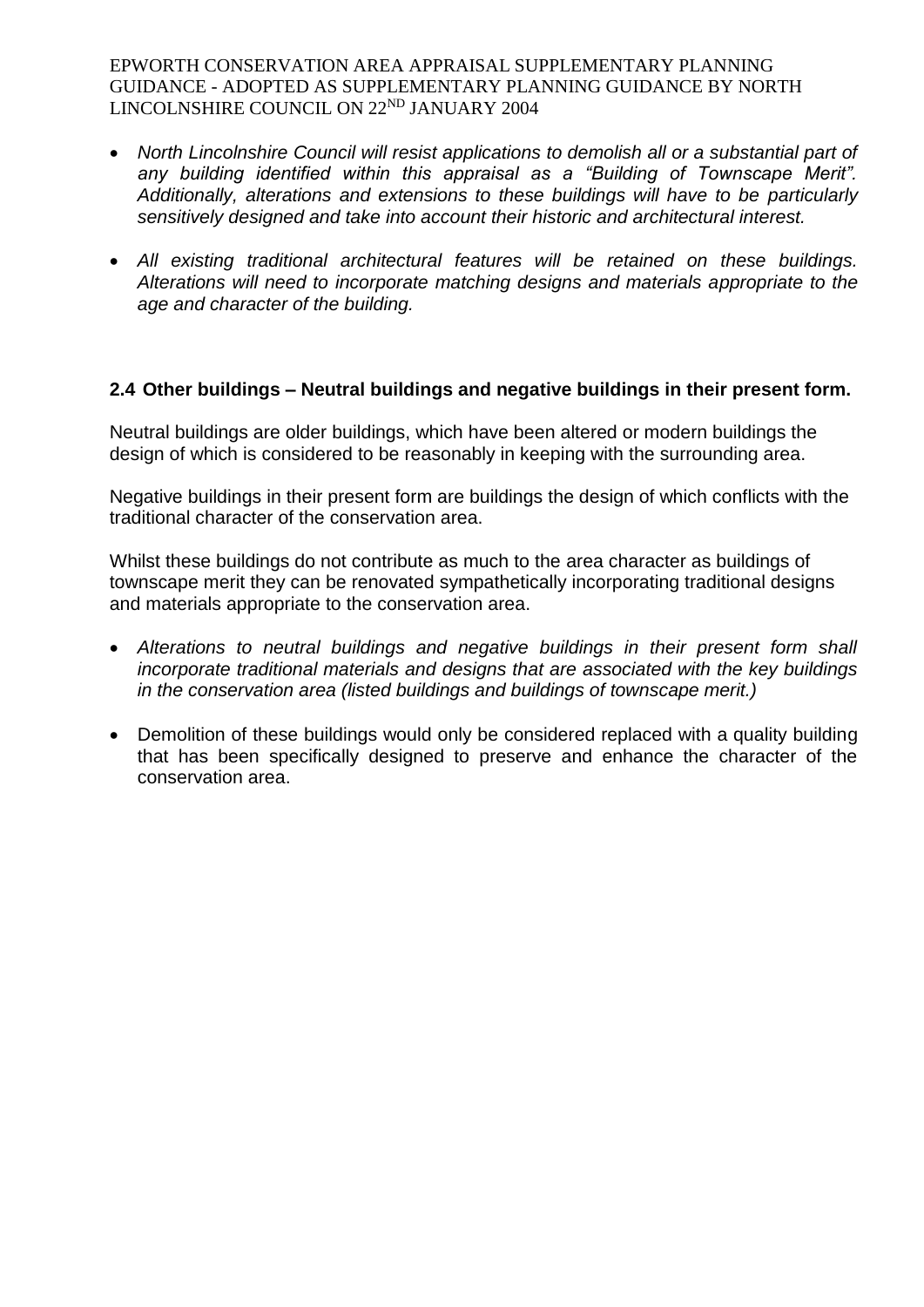## **2.5 New Development in the Epworth Conservation Area.**

Policies for new development in conservation areas in the whole of North Lincolnshire are included in the Local Plan in the chapter on the Historic Environment (policies HE2, HE3 and HE4) Additionally, the same Plan includes Supplementary Planning Guidance that provides detailed advice on house extensions.

## **Design**

The principal aim of new development should be to marry-in the new with the existing, rather than making the new building completely different. This is because the attractiveness of the town centre relies on the visual cohesiveness of the streetscape.

 *All new development should therefore reflect the scale and materials of adjoining property. The form of any new building, including its height, relationship to the street, and any rear extensions, should be sympathetic to the surrounding buildings. Because most new development will be within existing terraces or groups of buildings, rooflines, eaves heights and details, and shop fronts or front doors should match or reflect adjoining properties.* 

#### **Materials**

Materials for new development in Epworth will usually be chosen to match existing buildings in the area, so the use of red/brown brick would be the most appropriate. Roofs should be covered in Lincolnshire clay pantiles or natural slate. Windows should be made from timber and be traditionally detailed, vertical sliding sashes or horizontally sliding sashes. Top-hung false sashes or plastic windows are not suitable. All timber should be painted not stained.

 *Traditional materials and details should be specified for new development in Epworth.* The use of material other than timber is unacceptable for windows, doors and conservatories in conservation area.

## **Shop fronts**

New shop fronts in Epworth should reflect the prevailing 19<sup>th</sup> century character of the existing shop fronts in the town. They should therefore have a sloping fascia, supported on pilasters or corbels, with a panelled stallriser beneath. If security shutters area required, they should be positioned inside the glass. All shop fronts should be painted not stained. Shop signs should be limited to a simple painted fascia, although a traditional hanging sign may be considered acceptable. If external lighting is required, it should be provided by individual shop lights, carefully positioned above the fascia. Internally illuminated letters or plastic fascia signs will not usually be accepted.

 *New shop fronts should be built in timber, traditionally detailed, and carefully illuminated.*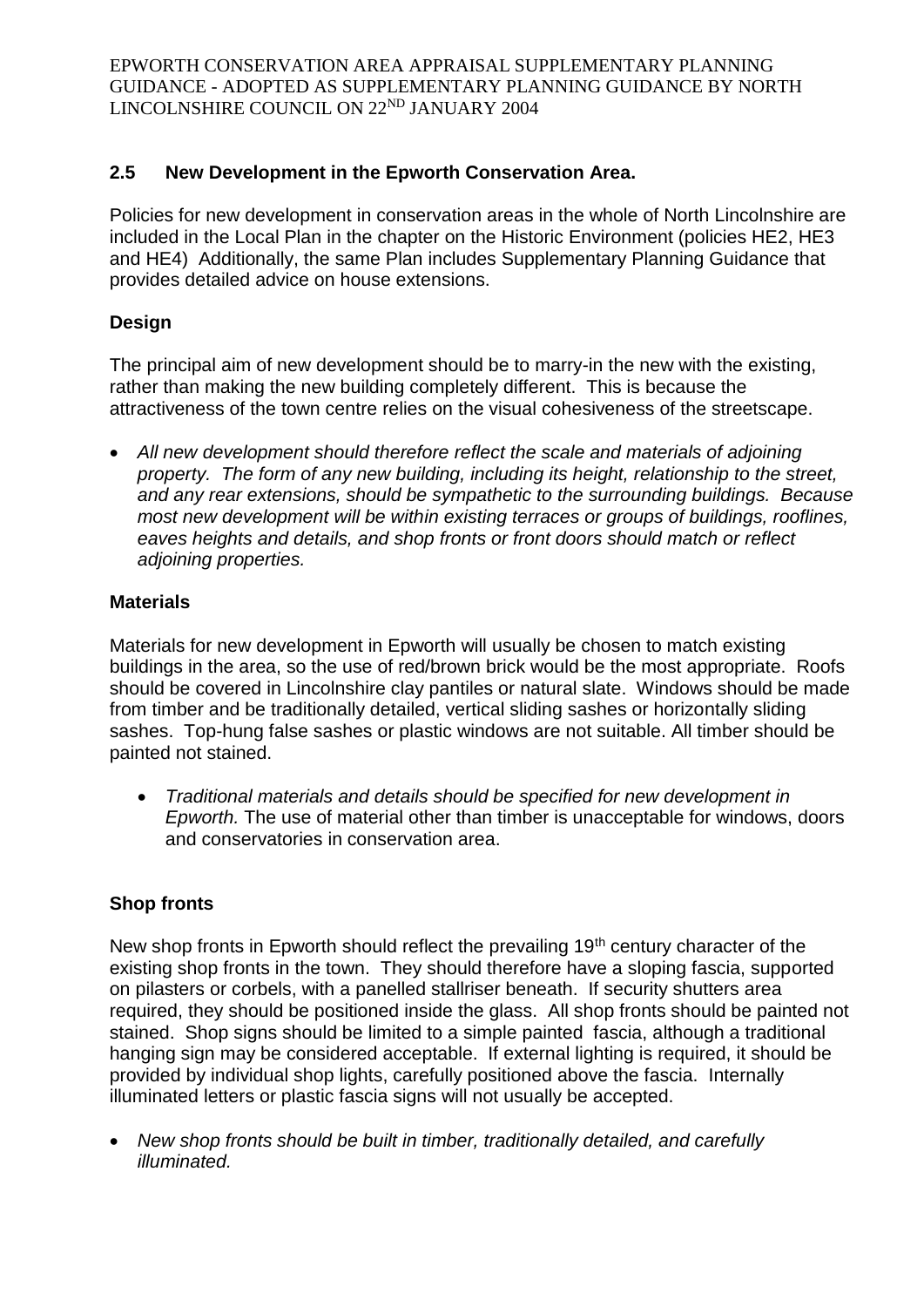## **2.5 Protection of open spaces and views.**

There are a number of important open spaces within Epworth, most notably St. Andrew's Churchyard and the areas either side of Church Walk, although only the churchyard is in the conservation area. These areas are identified as "Areas of Amenity Importance" and are already protected by policy LC 11 in the North Lincolnshire Local Plan.

 *The Council will protect areas identified as having amenity importance from development, which will adversely affect their open character, visual amenity, wildlife value or recreational use.*

Other areas, including the Market Place, and the gardens around the Wesleyan Methodist Church, are already protected by the conservation area designation and the proximity of listed buildings.

This appraisal has also identified important vistas and landmarks within Epworth and also views to and from the town to the surrounding agricultural land. These have are shown on the Townscape Analysis map (Figure 2).

 *The Council will protect existing views in Epworth most notably views to the church tower, Methodist Chapel Spire, Market Cross and to the surrounding countryside to the north.*

#### **2.6 Trees**

The trees in Epworth play an important part in the character and appearance of the conservation area and designation gives the Council added powers to control what happens to them.

 *If you wish to lop, top, uproot or fell a tree in the conservation area which is not already covered by a Tree Preservation Order (TPO) you must give the Council 6 weeks written notice before carrying out the work; trees have legal protection equivalent to a TPO for that period, and the Council may make an Order if it is considered appropriate. Proposals to prune a tree should clarify what is envisaged and the extent of the work. The removal of dead wood with secateurs or hand shears does not require consent.*

Trees which, whilst remaining healthy, have reached a stage in their development where the crown spread begins to get smaller, are now generally regarded as "veteran''. Such trees may not necessarily be particularly old, but the onset of old age has been brought about by the tree's response to the surrounding environmental conditions (soil, air water and nutrient availability). They may therefore exhibit increasing die-back of branches, bark and trunk and may contain significant amounts of dead wood. Whilst the removal of dead wood will not generally require consent from the Council, the treatment in older trees requires careful consideration, and the Council can provide free advice. The Council is also currently producing Supplementary Planning Guidance on "Trees and development", and is looking to a long-term tree strategy that will involve new planting and additional Tree Preservation Orders.

 *The Council will seek to promote the dissemination and use of best practice techniques for the proper management of veteran trees.*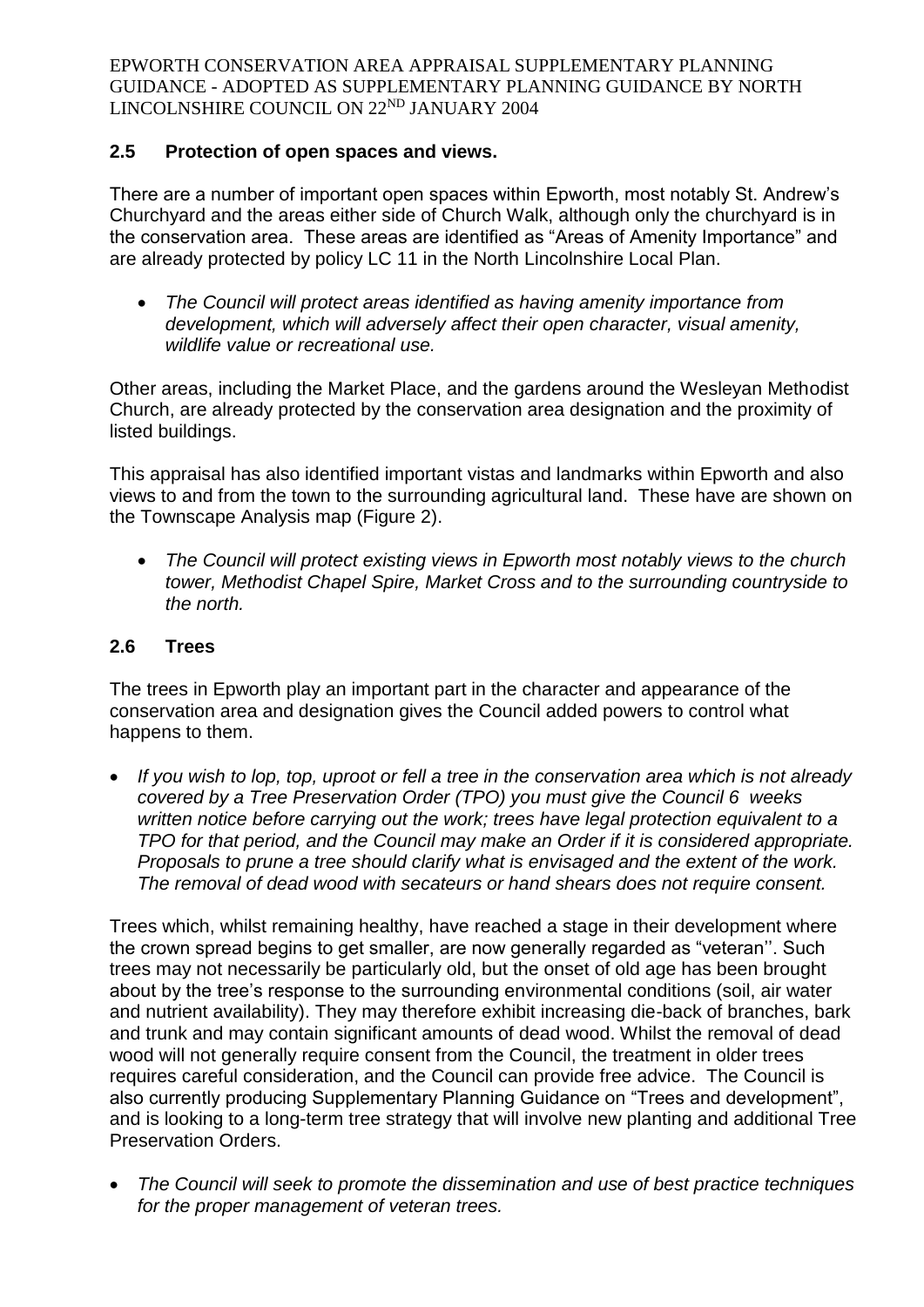#### **2.7 Street lighting and street furniture***.*

 *Under-grounding overhead wires, and less obtrusive street signage, is also one of the Council's objectives.*

#### **2. 8 How residents can help.**

The character of the Epworth Conservation Area comes not only from the physical appearance of the town but also from the community who live and work in the area. The retention and enhancement of the character and appearance of Epworth can only be achieved through residents and the Council working together therefore.

An owner is responsible for the continued maintenance of their property and garden, and regular repair with traditional materials can help to retain the quality of the townscape. Local residents and amenity groups can also help by recording the local history and features of the area, and by passing on information about good local builders and suppliers of traditional materials and skills.

If you are considering undertaking any repairs or alterations to your property or land, the best approach is always to contact the Environment Team at North Lincolnshire Council for free advice before starting work.

For specific information about the Epworth Conservation Area, please contact:

Edward Rychlak, Environment and Public Protection Department, North Lincolnshire Council, Church Square House, P O Box 42, Scunthorpe, North Lincolnshire DN15 6XQ (tel: 01724 297396)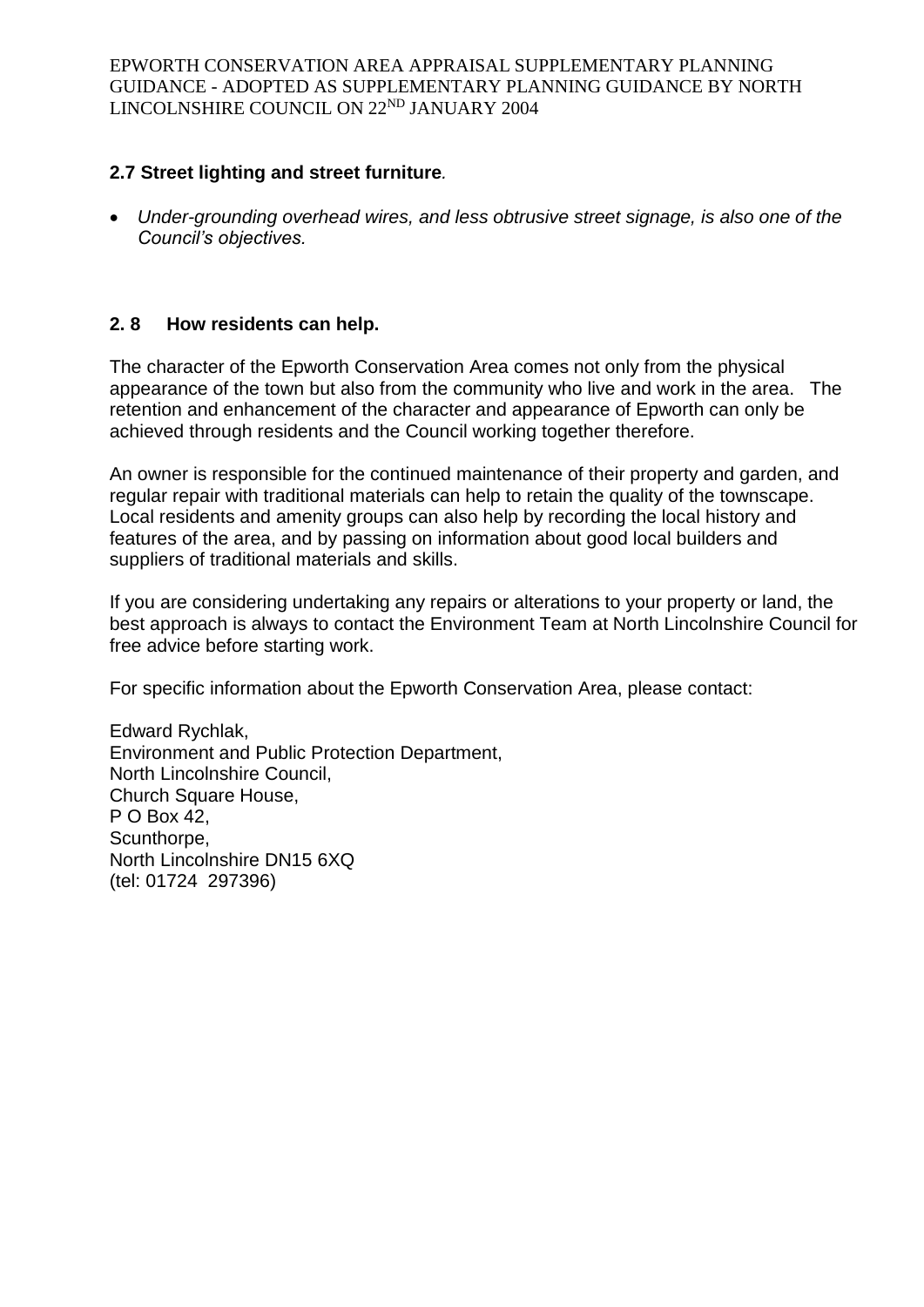#### **For further information relating to listed buildings and conservation areas, contact:**

English Heritage, 23 Savile Row, London W1X 1AB. General telephone inquiries: 020 7973 3000 Customer Services 020 7973 4916.

#### **For detailed advice on repairing and restoring Georgian houses, contact:**

The Georgian Group, 6 Fitzroy Square, London W1P 6DY. Telephone: 020 7377 1644

#### **For "Care for Victorian Houses" leaflet, contact:**

The Victorian Society, 1 Priory Gardens, Bedford Park, London W4 1TT Telephone: 020 8994 1019

#### **For information on contemporary approaches to the management of conservation areas and historic towns in general, contact:**

English Historic Towns Forum P.O. Box 22 Bristol BS16 1RZ Telephone: 0117 975 0459

#### **For an excellent range of technical advice leaflets, contact:**

The Society for the Protection of Ancient Buildings (SPAB), 6 Fitzroy Square, London W1P 6DY. Tel: 020 7377 1644